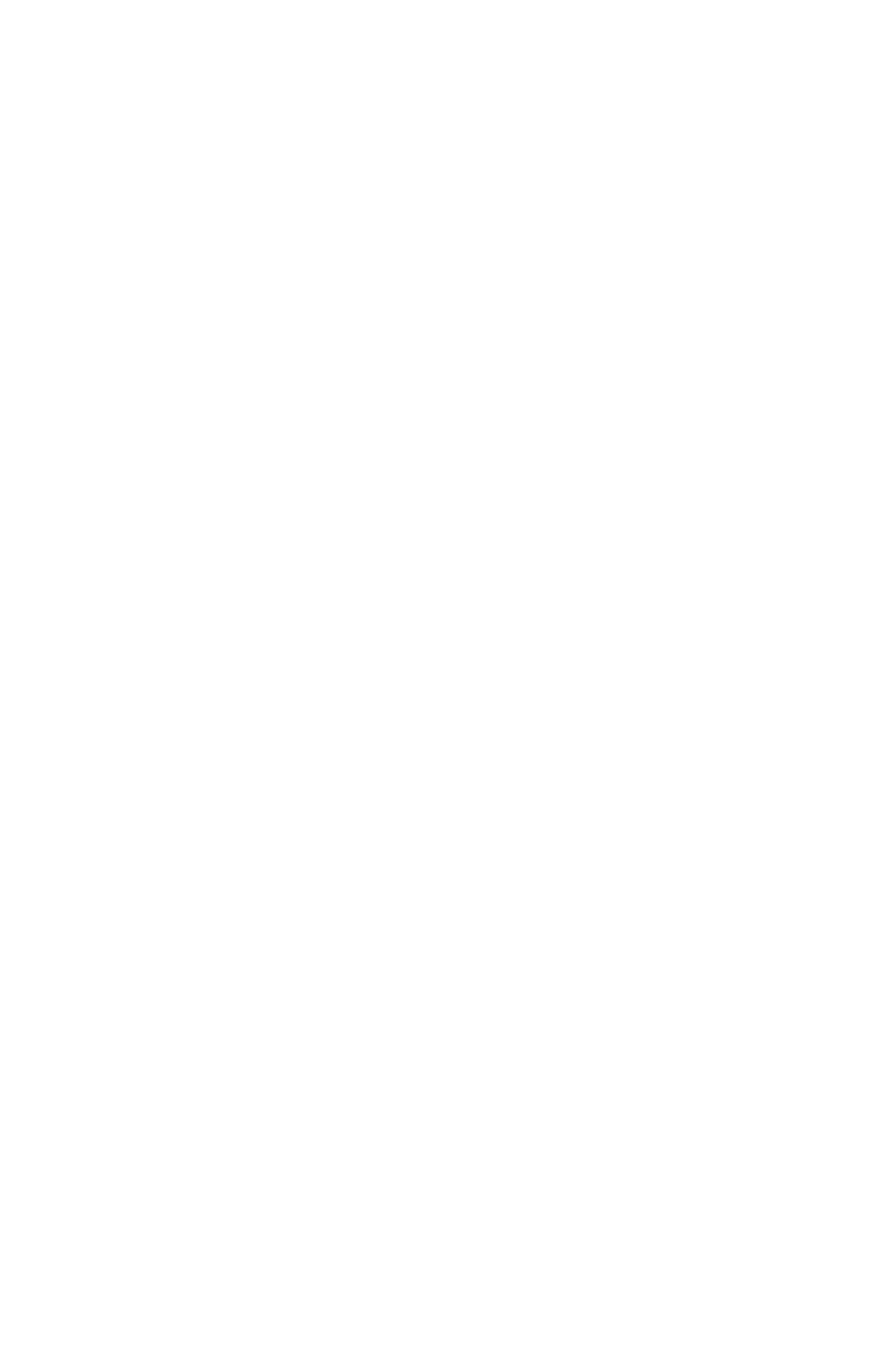# CONTENTS **CONTENTS**

| Timing of Benefit Payments2                      |  |  |
|--------------------------------------------------|--|--|
| Retirement Eligibility and<br>Survivor Benefits2 |  |  |
|                                                  |  |  |
| DPS Benefit Structure 9                          |  |  |
| Payments to Minor Children12                     |  |  |
| Health Care Coverage13                           |  |  |
| Taxes on PERA Benefits13                         |  |  |
|                                                  |  |  |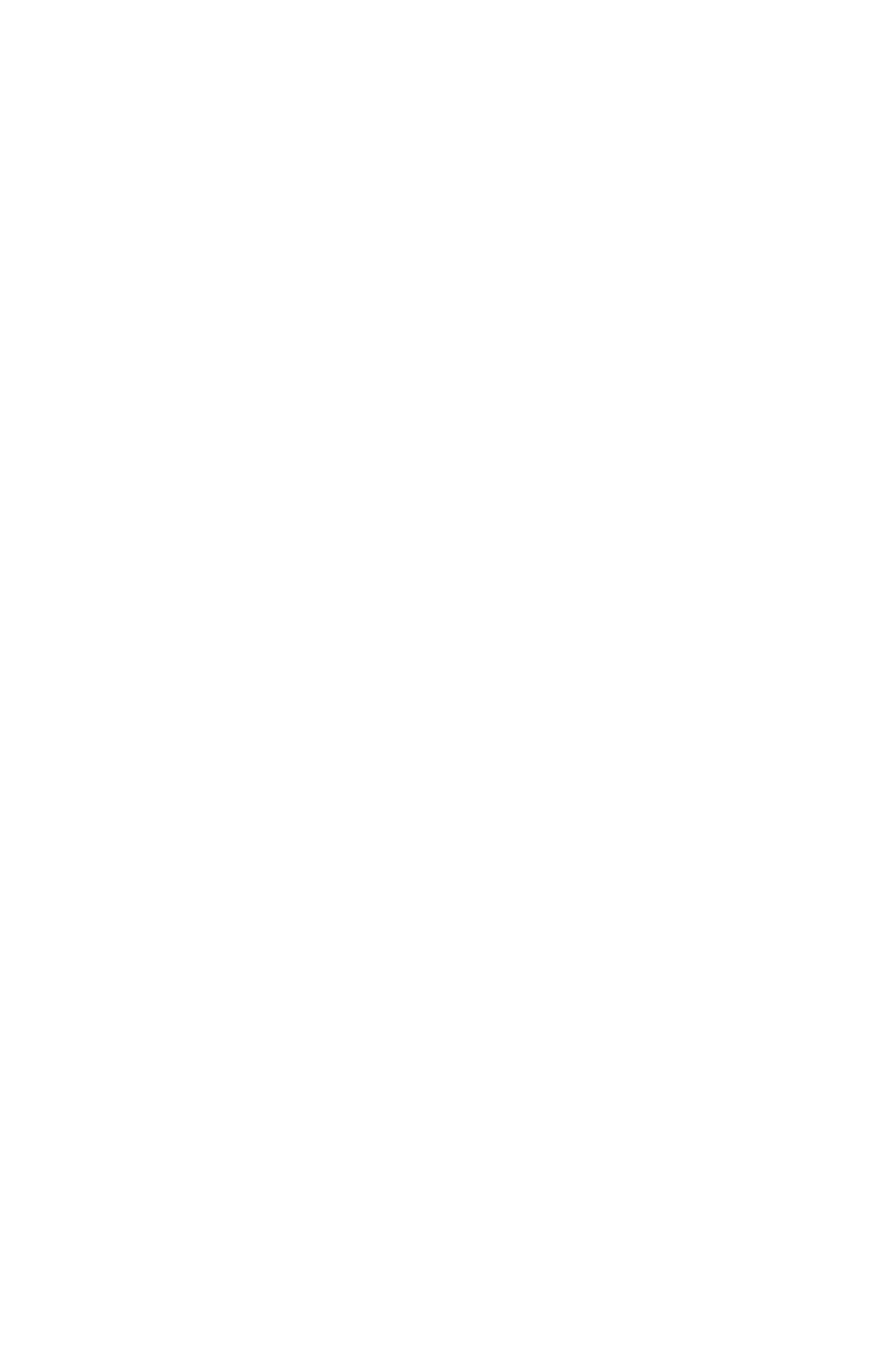

# **OVERVIEW**

In the event of your death before retirement, Colorado PERA may provide monthly survivor benefits to your qualified survivors or a lump-sum payment to your named beneficiary(ies). The statutes and rules governing eligibility for a monthly survivor benefit and the order in which your qualified survivors receive monthly survivor benefits are different under the PERA and Denver Public Schools (DPS) benefit structures.

If your membership began with a DPS employer on or after January 1, 2010, your membership is under the PERA benefit structure and monthly survivor benefits will be paid under the PERA benefit structure statutes and rules.

If your membership status allowed you to exercise portability between the PERA and DPS benefit structures, and you now have a frozen Defined Benefit (DB) Plan account, your frozen DB Plan account is considered to be an inactive DB Plan account for purposes of monthly survivor benefit eligibility.

If you are a PERA DC Plan participant, you are not eligible for survivor benefits under PERA's plan.

 $\bullet$  Keep this booklet with your important papers and in the event of your death, your qualified survivors or named beneficiary(ies) should promptly notify PERA of your death by calling 1-800-759-PERA (7372).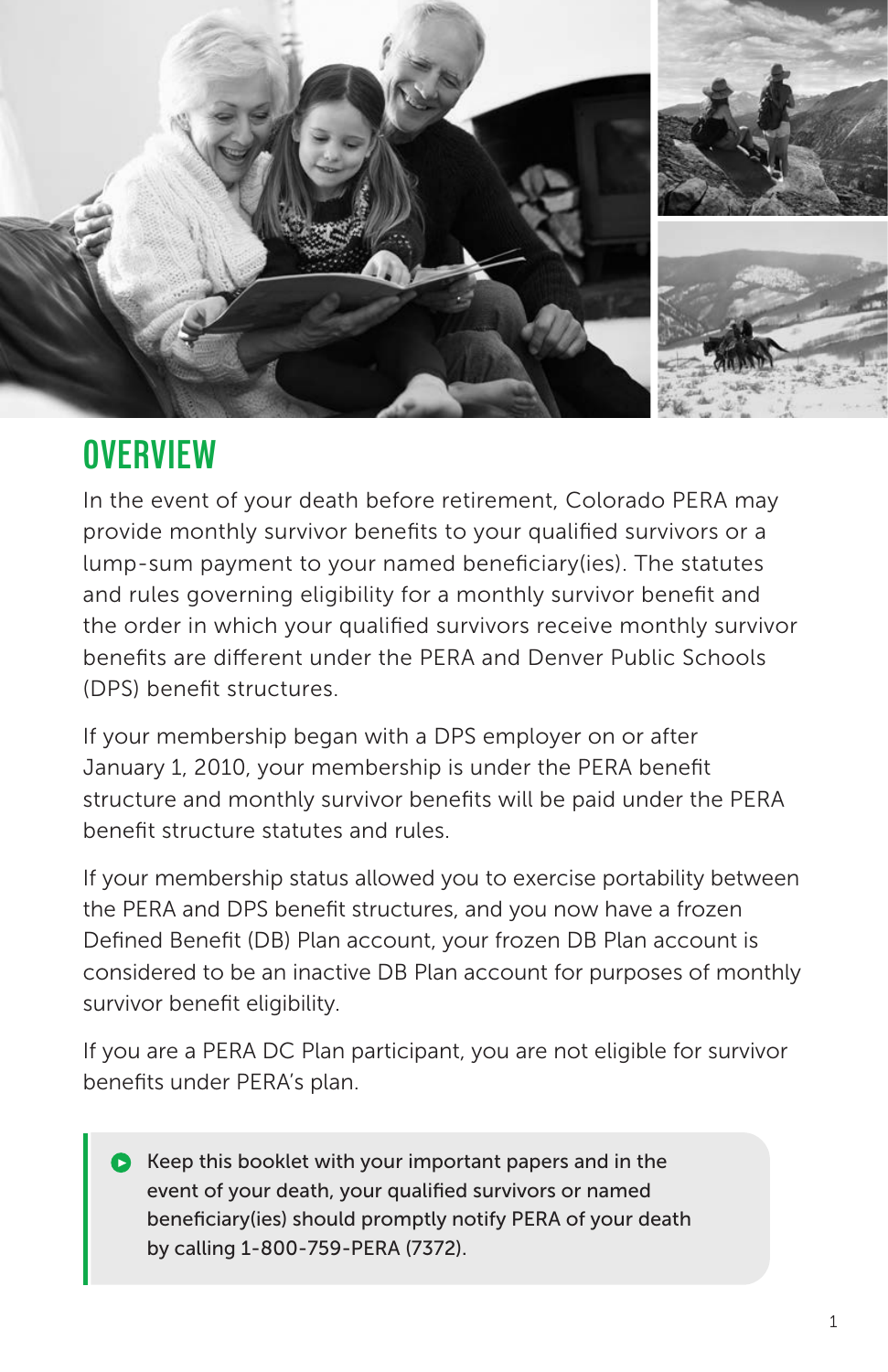# **TIMING OF BENEFIT PAYMENTS**

Once PERA has received all required documentation, monthly survivor benefit payments will be effective on the first of the month following the date of death, or the first of the month when your qualified survivors are eligible to receive a monthly survivor benefit. Monthly survivor benefit payments are issued on the last business day of the month. Lump-sum payments are only issued after all contributions are received from the member's employer.

# **RETIREMENT ELIGIBILITY AND SURVIVOR BENEFITS**

Under the PERA benefit structure, the order in which your qualified survivors receive monthly survivor benefits depends on whether or not you are eligible for retirement at the time of your death. Under the DPS benefit structure, retirement eligibility is not a factor.

The following tables show the minimum requirements to be eligible for retirement under the PERA benefit structure. Refer to the *Your PERA Benefits* booklet for full retirement eligibility details. You can also review the *Highest Average Salary Percentage Tables* online at www.copera.org.

PERA BENEFIT STRUCTURE | Minimum Retirement Eligibility Requirements PERA Membership Started on or Before December 31, 2019

| <b>Minimum Age</b> | <b>Minimum Service Credit</b> |
|--------------------|-------------------------------|
| Any age            | 35 years                      |
| 50                 | 25 years                      |
| 55                 | 20 years                      |
| 60                 | 5 years                       |
| 65                 | Any years                     |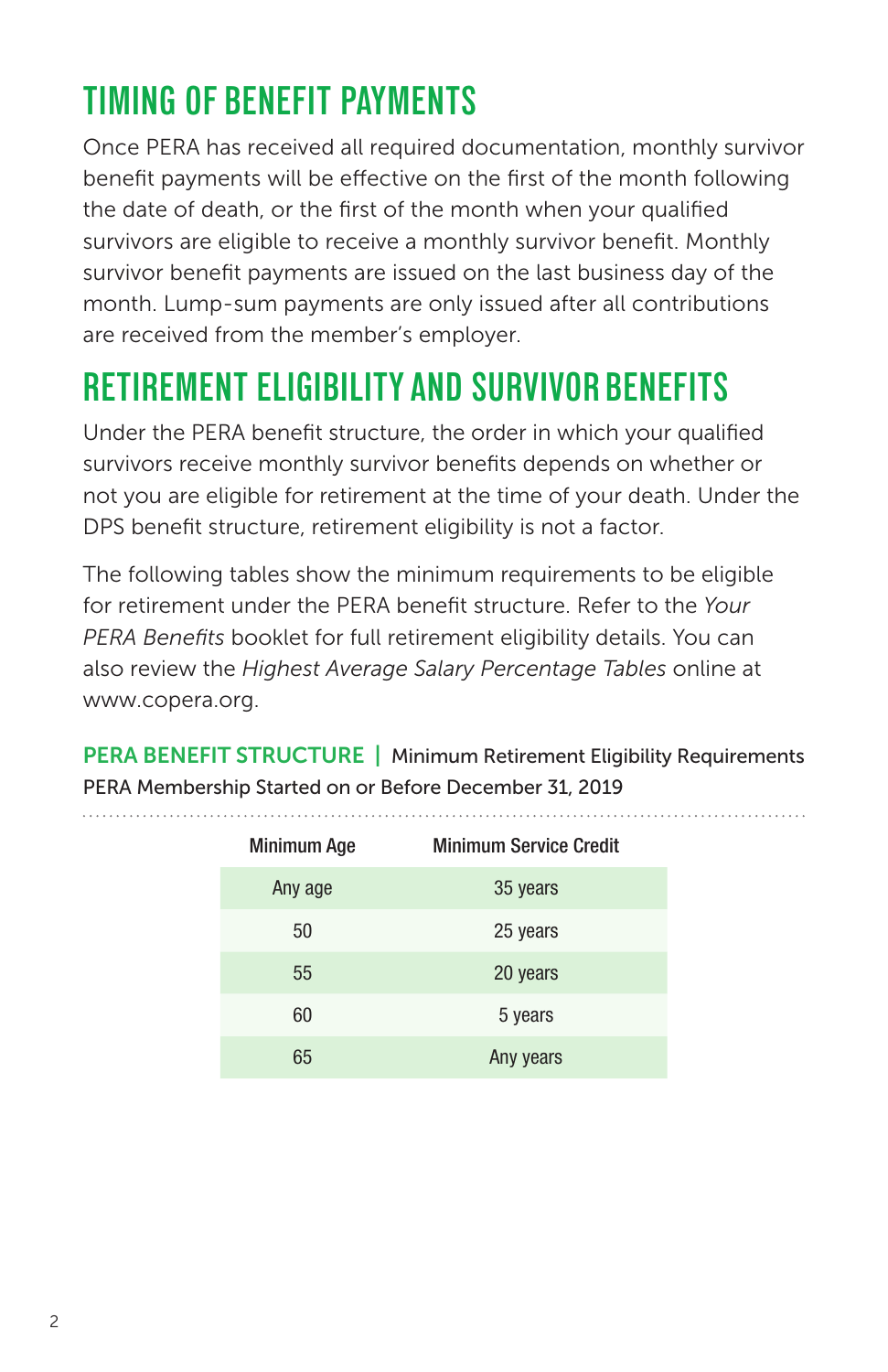### SAFETY OFFICERS | Minimum Retirement Eligibility Requirements PERA Membership Started on or Before December 31, 2019

| <b>Minimum Age</b> | <b>Minimum Service Credit</b> |
|--------------------|-------------------------------|
| Any age            | 30 years                      |
| 50                 | 20 years                      |
| 60                 | 5 years                       |
| 65                 | Any years                     |
|                    |                               |

 $\bullet$  Recent legislation expanded the eligibility for State Trooper benefits to additional employee classifications for employees hired on or after January 1, 2020. With this change, this group of members is now referred to as "Safety Officers" in this publication instead of "State Troopers."

# **PERA BENEFIT STRUCTURE**

The order in which your qualified survivors receive monthly survivor benefits depends on whether or not you are eligible for retirement at the time of your death (see the charts on page 2 and above).

### MEMBER ELIGIBLE FOR RETIREMENT

If you are an active PERA member and you are eligible for retirement, your qualified survivors are listed in order of eligibility:

1. Cobeneficiary: The person designated by you (after you are eligible for a monthly benefit) to receive an Option 3 monthly benefit. (To designate a cobeneficiary to receive this monthly benefit, call PERA and request an *Option 3 Declaration Form.)*

Monthly benefit: Your cobeneficiary will receive an Option 3 monthly benefit.

2. Spouse: The person to whom you were married or joined by civil union on the date of your death. If you were common law married, PERA will request documentation, including a determination of marriage from a court.

Monthly benefit: Your surviving spouse will receive an Option 3 monthly benefit.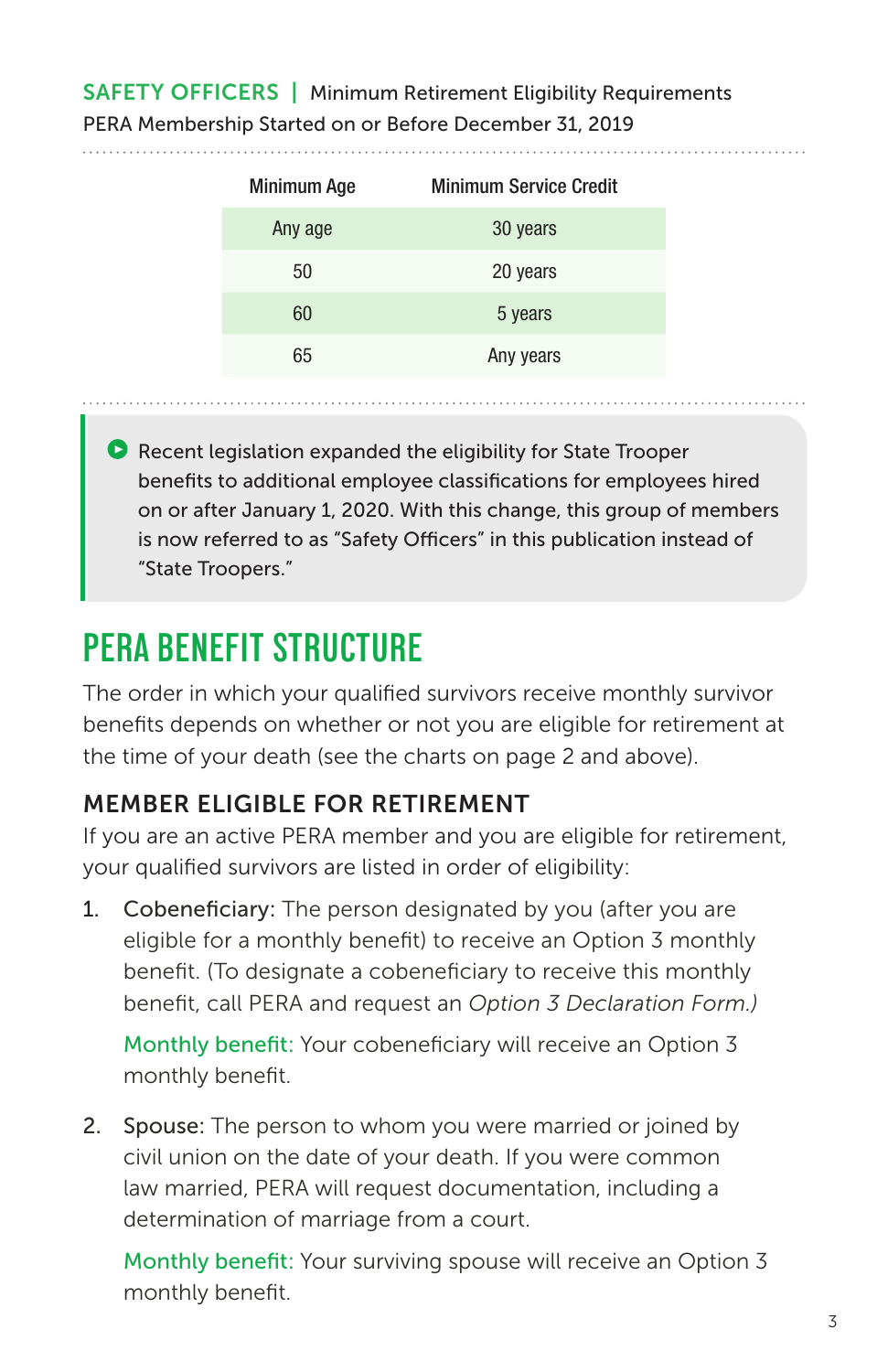#### *PERA BENEFIT STRUCTURE (CONTINUED)*

- 3. Children: Natural or adopted children who are unmarried, and either:
	- » Under age 18, or
	- » Under age 23; if enrolled full-time in an accredited school within six months after your date of death.

The definition of natural children is limited to children born before the death of the member or conceived before the death of the member and brought to term within the normal gestation period following the member's death. This monthly survivor benefit continues to be payable to your children until they are no longer qualified based upon the earliest of:

- » Reaching age 18; if not enrolled full-time in an accredited school.
- » Reaching age 23; if enrolled full-time in an accredited school.
- » Date of marriage.

Monthly survivor benefit: One qualifying child receives 40% of your Highest Average Salary (HAS); two or more qualifying children share 50% of your HAS equally. This monthly survivor benefit continues to be payable to the child until that child is no longer qualified.

4. Disabled Adult Children: Children who become mentally or physically incapacitated from gainful employment prior to marrying or reaching age 18 (or age 23 if enrolled full-time in school).

Monthly survivor benefit: A disabled adult child may continue to receive a child's monthly survivor benefit as explained previously in number 3, and the monthly survivor benefit will continue until the child is no longer disabled.

5. Dependent Parents: Financially dependent parents who receive at least 50% of their support from you as documented by IRS tax returns at the time of your death.

Monthly survivor benefit: One dependent parent receives 25% of your HAS; two dependent parents share 40% of your HAS. This monthly survivor benefit continues to be payable to the dependent parent until the parent is married.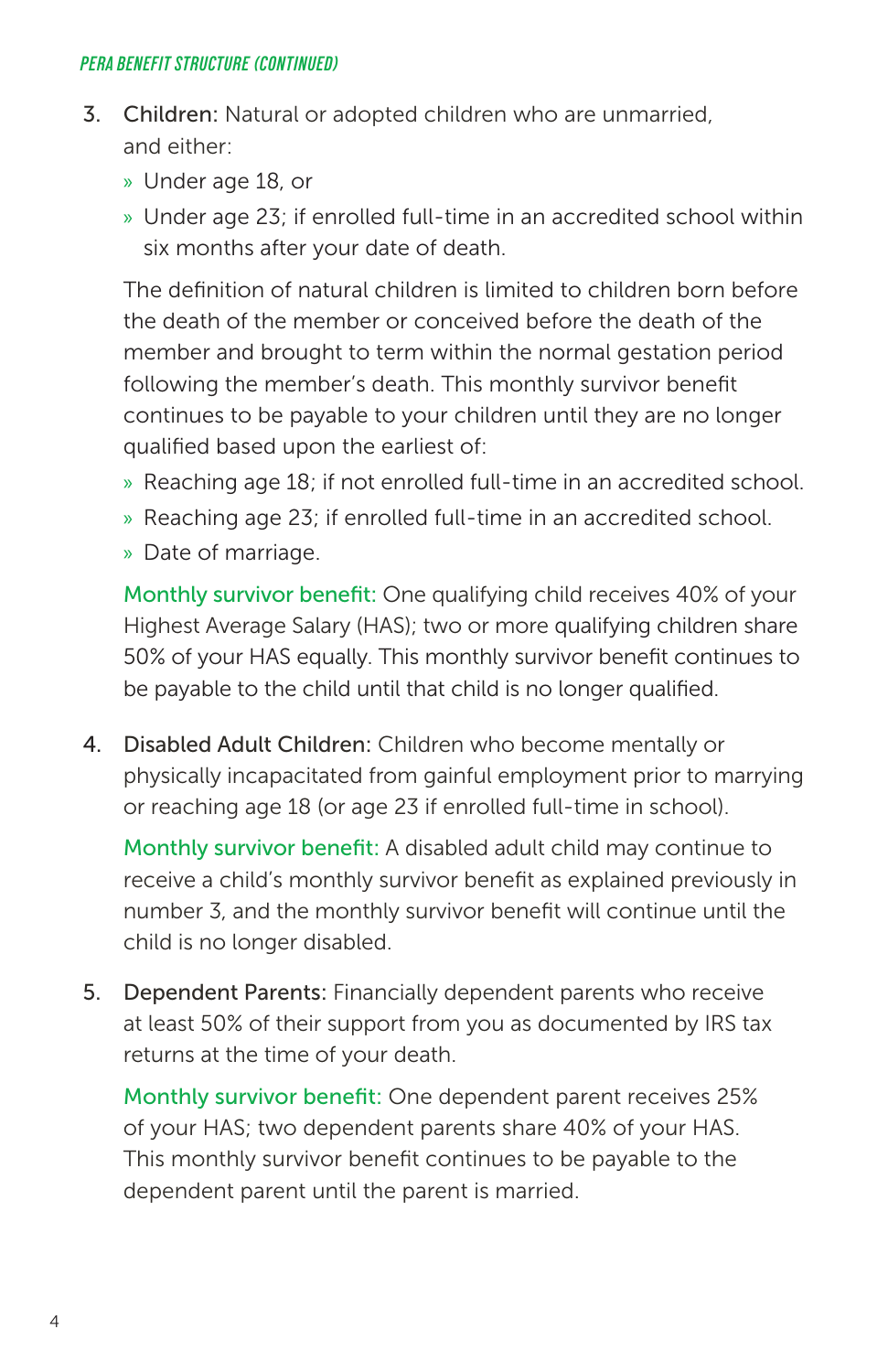

- 6. Named Beneficiary(ies): If there are no qualified survivors to receive a monthly survivor benefit, the person(s) or entity you designate as a named beneficiary(ies) will receive a lump-sum payment of your PERA account balance.
- 7. Your Estate: If there are no individuals in 1 through 6, your estate will receive a lump-sum payment.

*Note:* Surviving spouses and dependent parents who are eligible for a monthly survivor benefit and who are also a named beneficiary on your DB Plan account may elect to receive a lump-sum payment in lieu of a monthly survivor benefit, if there are no other qualified survivors.

### MEMBER NOT ELIGIBLE FOR RETIREMENT

If you are an active PERA member with at least one year of earned service and you are not eligible for retirement when you die, your qualified survivors are listed below in order of eligibility. If your death is job-related, this service credit minimum is waived.

- 1. Children: Natural or adopted children who are unmarried, and either:
	- » Under age 18, or
	- » Under age 23; if enrolled full-time in an accredited school within six months after your date of death.

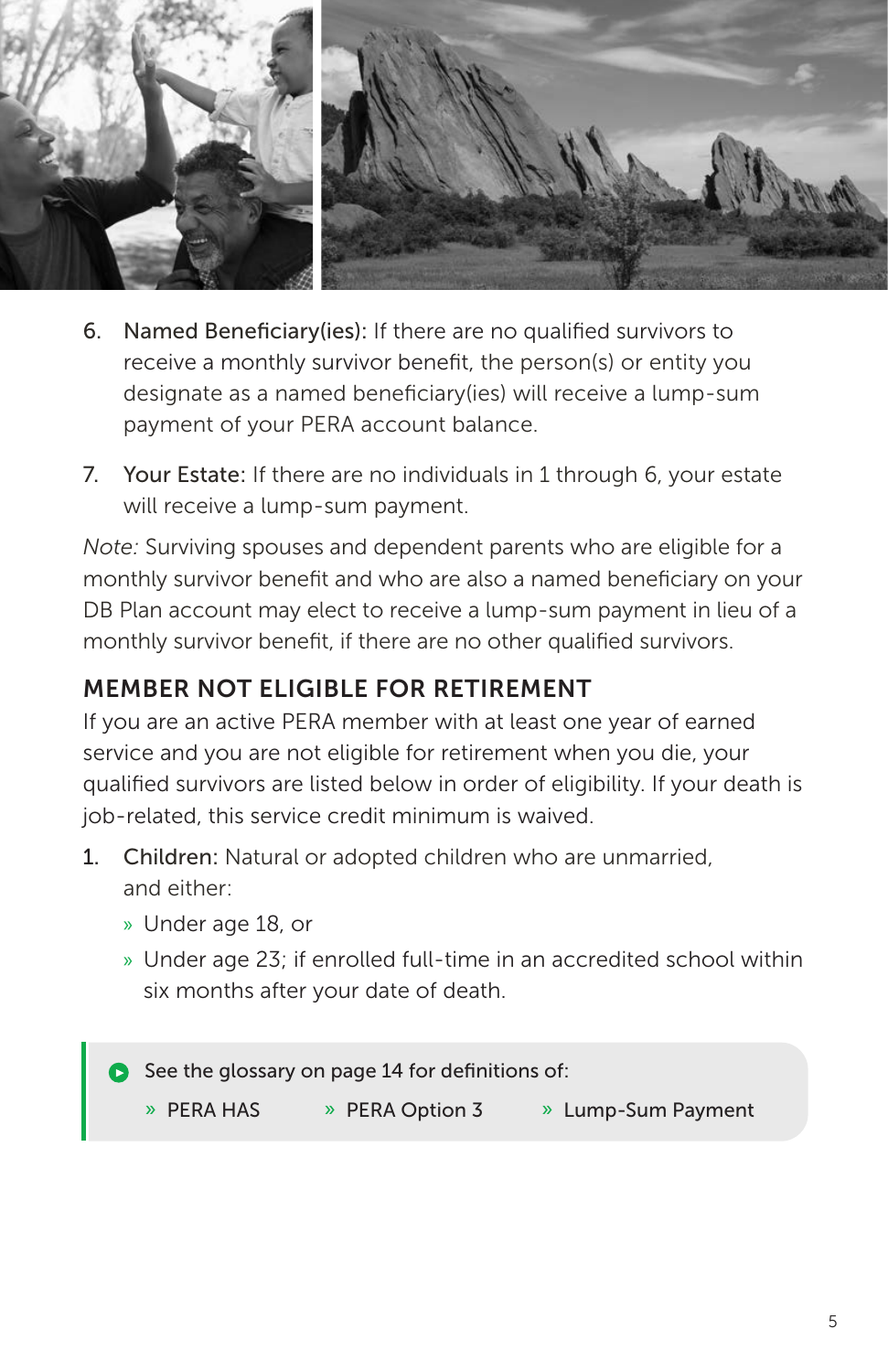#### *PERA BENEFIT STRUCTURE (CONTINUED)*

The definition of natural children is limited to children born before the death of the member or conceived before the death of the member and brought to term within the normal gestation period following the member's death. This monthly survivor benefit continues to be payable to your children until they are no longer qualified based upon the earliest of:

- » Reaching age 18; if not enrolled full-time in an accredited school.
- » Reaching age 23; if enrolled full-time in an accredited school.
- » Date of marriage.

Monthly survivor benefit: One qualifying child receives 40% of your HAS; two or more qualifying children share 50% of your HAS equally. This monthly survivor benefit continues to be payable to the child until that child is no longer qualified.

2. Spouse: The person to whom you were married or joined by civil union on the date of your death. If you were common law married, PERA will request documentation, including a determination of marriage from a court.

#### Monthly benefits are as follows:

#### » *If your death is job-related:*

Your surviving spouse may elect to immediately begin receiving an Option 3 monthly benefit.

» *If you have between one and 10 years of service credit at the time of your death:*

Your surviving spouse, at age 60, is eligible to begin receiving a monthly benefit equal to 25% of your HAS. If PERA determines that your surviving spouse is disabled, the monthly benefit is payable immediately.

- » *If you have 10 or more years of service credit at the time of your death:*
	- Your surviving spouse will immediately begin receiving an Option 3 monthly benefit, provided there are no qualified children.
	- If there are qualified children, a surviving spouse would begin receiving this monthly benefit immediately following the conclusion of the qualifying children's receipt of monthly survivor benefits.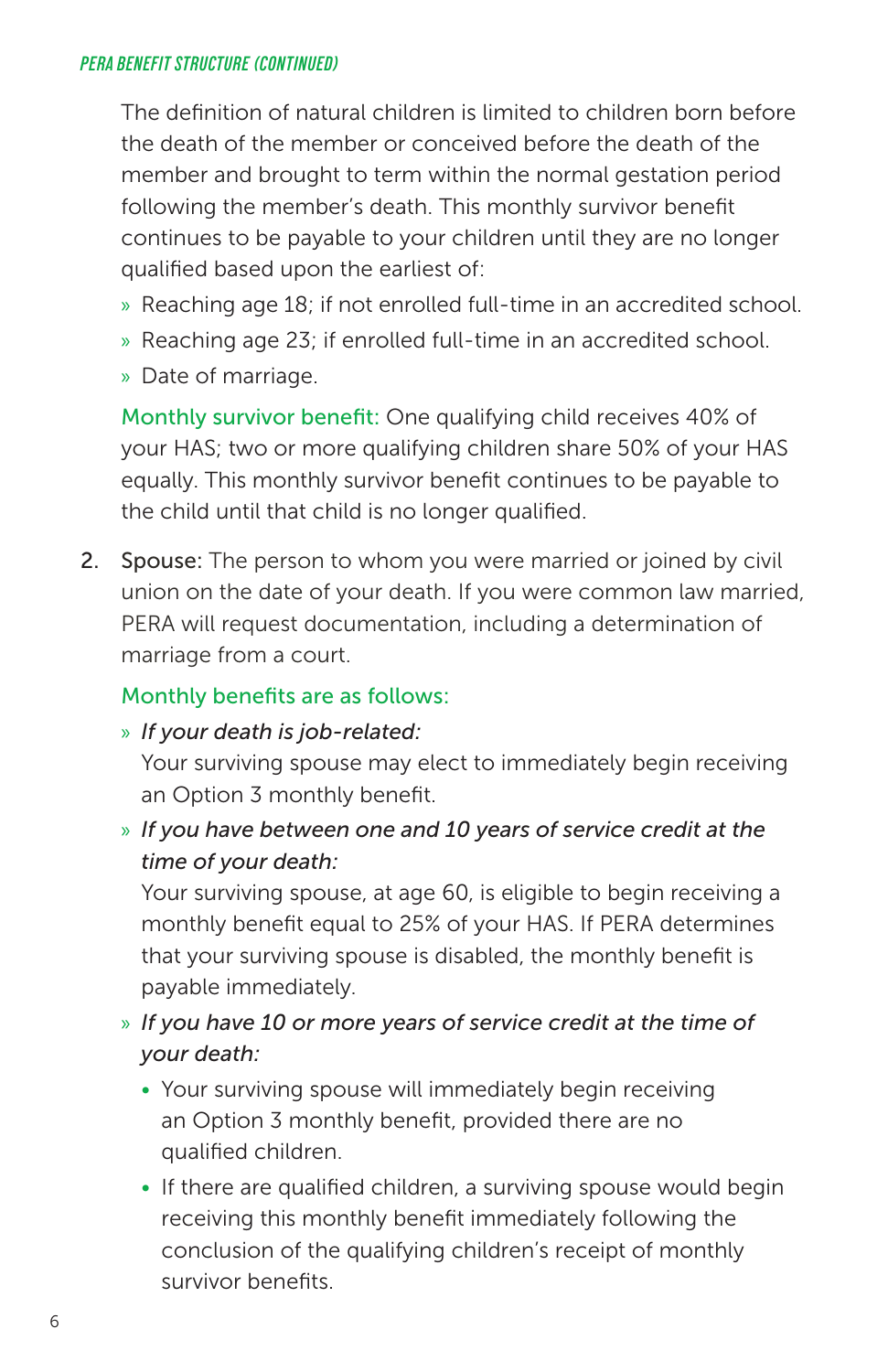

3. Disabled Adult Children: Children who become mentally or physically incapacitated from gainful employment prior to marrying or reaching age 18 (or age 23 if enrolled full-time in school).

Monthly survivor benefit: A disabled adult child may continue to receive a child's monthly survivor benefit as explained in the "Children" section on page 5, and the monthly survivor benefit will continue until the child is married or no longer disabled.

4. Dependent Parents: Financially dependent parents who receive at least 50% of their support from you as documented by IRS tax returns at the time of your death.

Monthly survivor benefit: One dependent parent receives 25% of your HAS; two dependent parents share 40% of your HAS. This monthly survivor benefit continues to be payable to the dependent parent until the parent is married.

- 5. Named Beneficiary(ies): If there are no qualified survivors to receive a monthly survivor benefit, the person(s) or entity you designate as a named beneficiary(ies) will receive a lump-sum payment of your PERA account balance.
- 6. Your Estate: If there are no individuals in 1 through 5 (as noted above and on page 5), your estate will receive a lump-sum payment.

*Note:* Surviving spouses and dependent parents who are eligible for a monthly survivor benefit and who are also a named beneficiary on your DB Plan account may elect to receive a lump-sum payment in lieu of a monthly survivor benefit, if there are no other qualified survivors.

 $\bullet$  See the glossary on page 14 for definitions of: » PERA HAS » PERA Option 3 » Lump-Sum Payment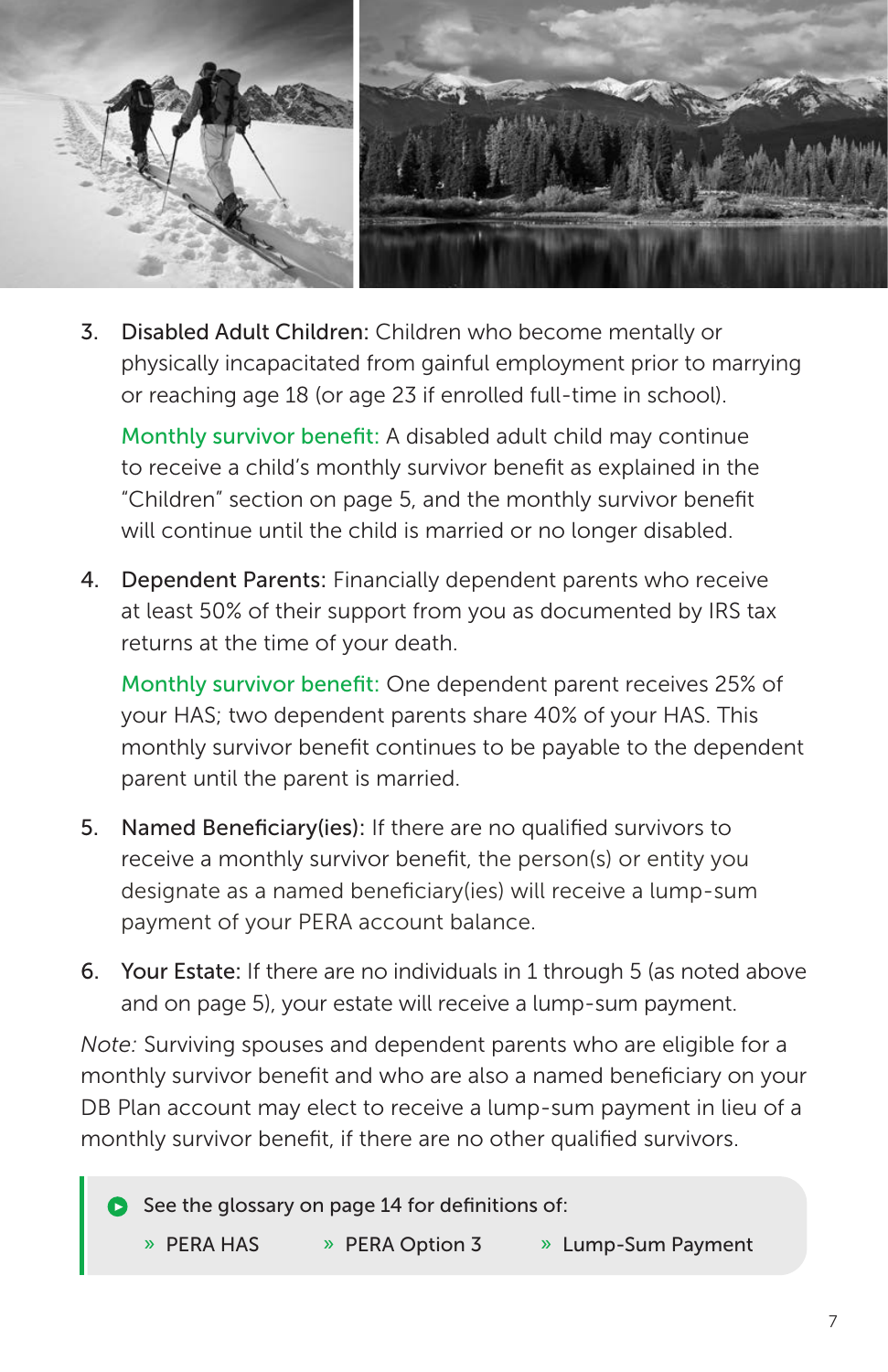# LESS THAN ONE YEAR OF SERVICE CREDIT

If you die with less than one year of earned PERA service credit and your death is not job-incurred, your named beneficiary(ies) will receive a lump-sum payment.

### INACTIVE MEMBER

If you are an inactive member with at least five years of PERA service credit, in the event of your death:

- » Your surviving spouse is eligible to receive an Option 3 monthly benefit beginning on the date you would have been eligible to receive a reduced service retirement benefit. If your surviving spouse is also the named beneficiary, he/she may receive a lump-sum payment in lieu of a monthly benefit.
- » If you have no surviving spouse, your named beneficiary(ies) will receive a lump-sum payment.
- » If you have no surviving spouse or named beneficiary, your estate will receive a lump-sum payment.

If you are an inactive member with less than five years of PERA service credit, in the event of your death:

- » Your named beneficiary(ies) will receive a lump-sum payment *or*
- » Your qualified survivors, in some cases, may qualify for a monthly survivor benefit if you earned at least six months of PERA service credit within the three years preceding your death and you died from the same illness or injury that caused you to terminate PERA employment. PERA will notify your survivors if they are eligible.

See page 15 for the definition of an Inactive Member.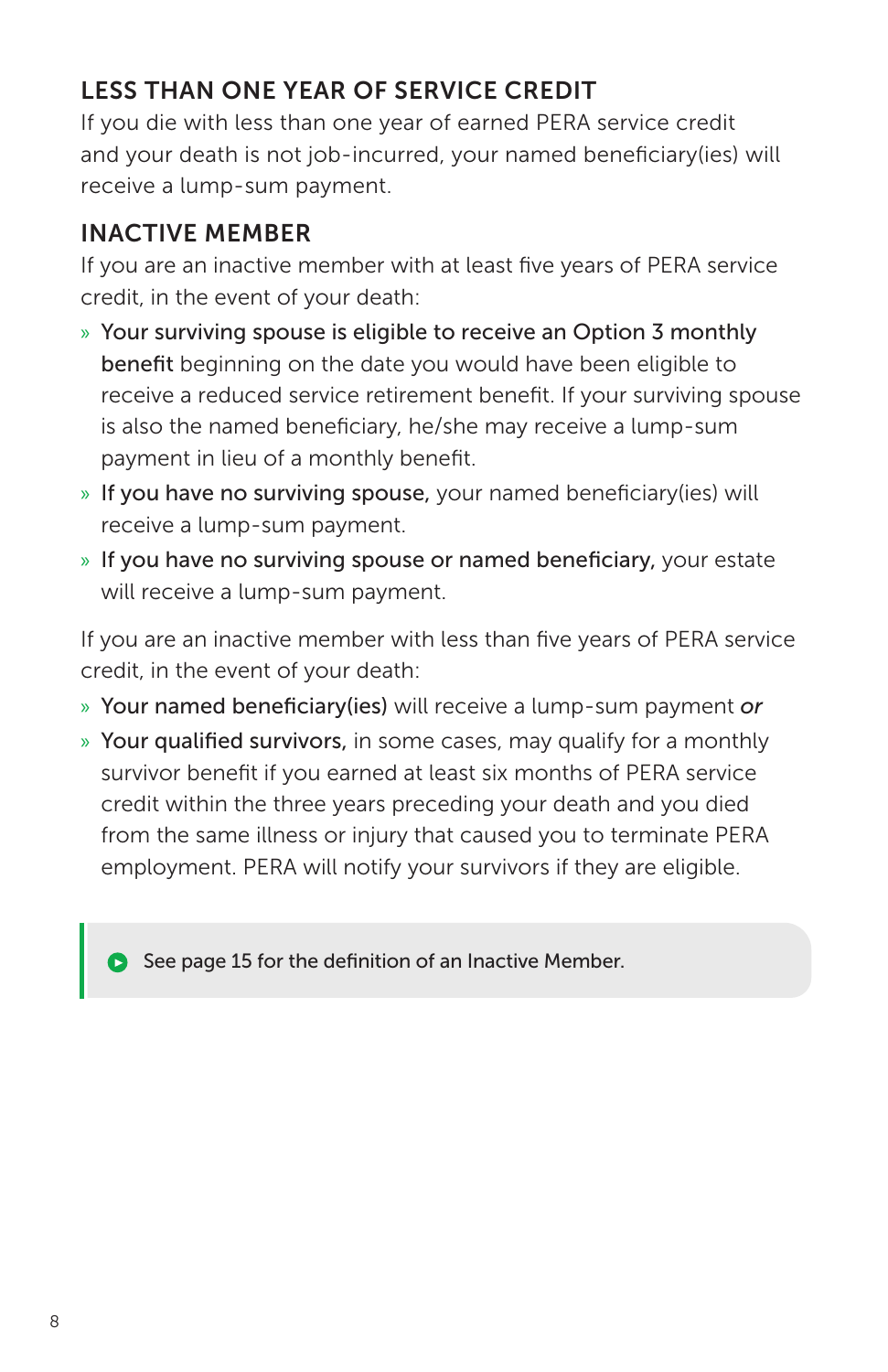# **DPS BENEFIT STRUCTURE**

Under the DPS benefit structure, your qualified survivors may be eligible for monthly survivor benefits if you meet one of the two following criteria:

- » If, immediately prior to your death, you are an active member under the DPS benefit structure and you have completed at least five years of continuous service under the DPS benefit structure *or*
- » You qualify for disability retirement and have yet to meet the age requirement for recalculation of your disability retirement benefits.

If you meet one of the two criteria above, your qualified survivors may be eligible for monthly survivor benefits when all named beneficiaries are notified of their option to receive a monthly survivor benefit or a lump-sum payment and agree to waive their right to receive a lump-sum payment by September 30 of the year following your death. Please see "Qualified Survivors" below.

If you qualify for disability retirement and have met the age requirement for recalculation of your disability retirement benefits, after your death, monthly benefits will be based on the benefit option selection made at the time of recalculation. See the *Your PERA Benefits*  booklet for detailed information on benefit options.

# QUALIFIED SURVIVORS

Your qualified survivors are listed below in order of eligibility. Please note that multiple qualified survivors may be eligible to receive monthly survivor benefits at the same time.

- 1. Children: Natural or adopted children who are unmarried, and either:
	- » Under age 18, or
	- » Under age 23; if enrolled full-time in an accredited school within six months after your date of death.

 The definition of natural children is limited to children born before the death of the member or conceived before the death of the member and brought to term within the normal gestation period following the member's death. If a qualified child is adopted by anyone other than your surviving spouse who has not remarried, the monthly survivor benefit will terminate. If such surviving spouse remarries after adopting the qualified child, the monthly survivor benefit will terminate.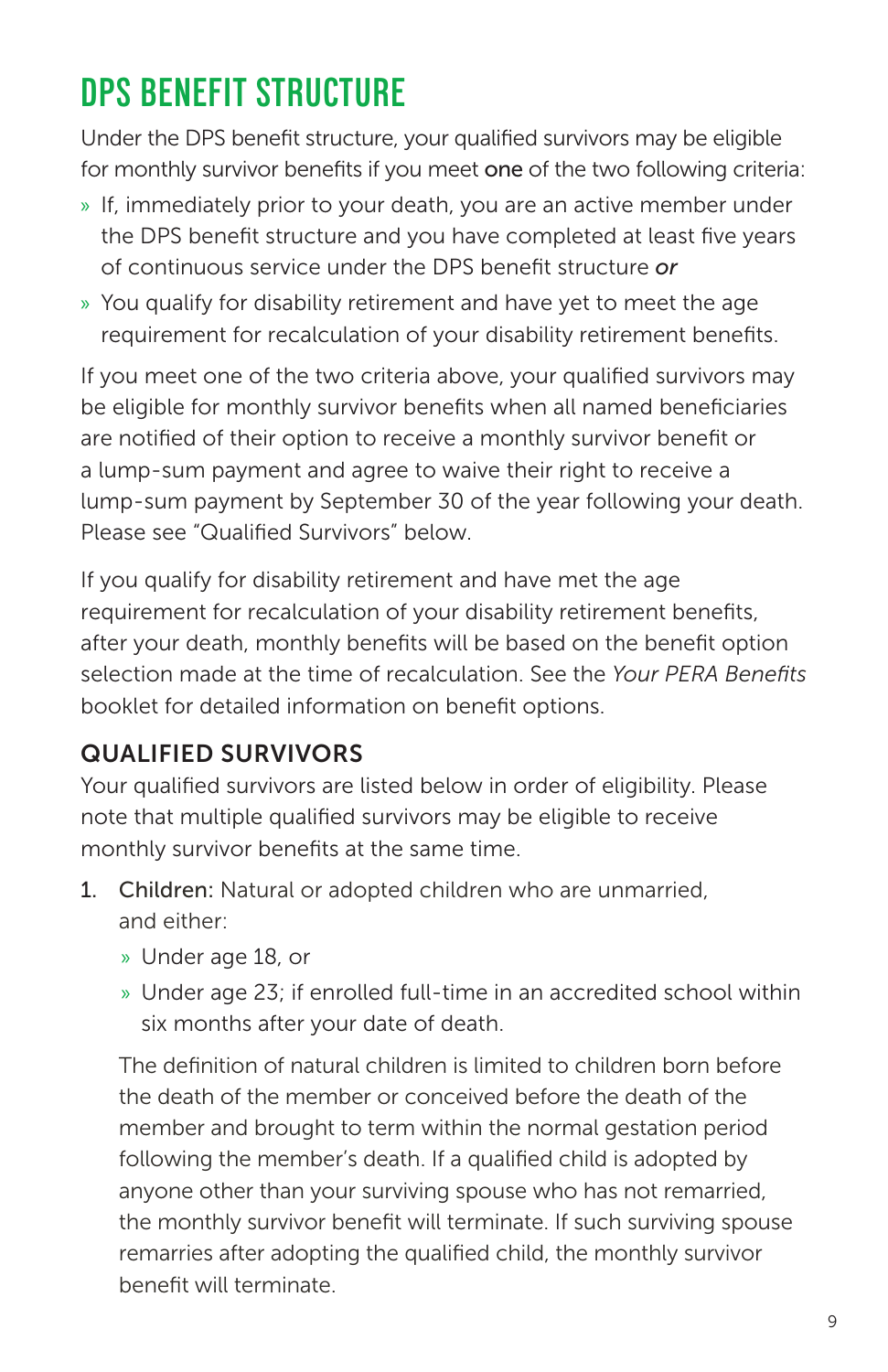#### *DPS BENEFIT STRUCTURE (CONTINUED)*

Monthly survivor benefit: Up to three qualifying children will each receive the greater of \$160 or 10% of your HAS. Four or more qualifying children will receive the greater of \$480 or 30% of your HAS, split equally.

2. Disabled Children: Children of any age who are mentally or physically incapacitated from gainful employment, provided they are unmarried and financially dependent upon you at the time of death.

Monthly survivor benefit: A disabled child will receive a child's monthly survivor benefit as explained previously in number 1, and the monthly survivor benefit will continue until the child is married or no longer disabled. If a disabled child is adopted by anyone other than your surviving spouse who has not remarried, the monthly survivor benefit will terminate. If such surviving spouse remarries after adopting the disabled child, the monthly survivor benefit will terminate.

3. Spouse With Custody of Children: The person to whom you are married or joined by civil union on the date of your death, who has custody of children, as defined in the "Children" section on page 9 or disabled children, as defined in the "Disabled Children" section above.

Monthly survivor benefit: Your spouse's monthly survivor benefit will be offset by the monthly survivor benefit received by your children, as described in the "Children" section on page 9, and the "Disabled Children" section above.

The monthly survivor benefit amount is based on the service credit you have on the date of your death:

- » If you have less than 15 years of earned service credit at the time of your death, your surviving spouse will receive the greater of \$480 or 30% of your HAS.
- » If you have between 15 and 25 years of earned service credit at the time of your death, your surviving spouse will receive the greater of \$480 or 40% of your HAS.
- » If you have 25 or more years of earned service credit at the time of your death, your surviving spouse will receive the greater of \$480 or 40% of your HAS. For every year over 25 years of earned service credit, your HAS is increased by 2%.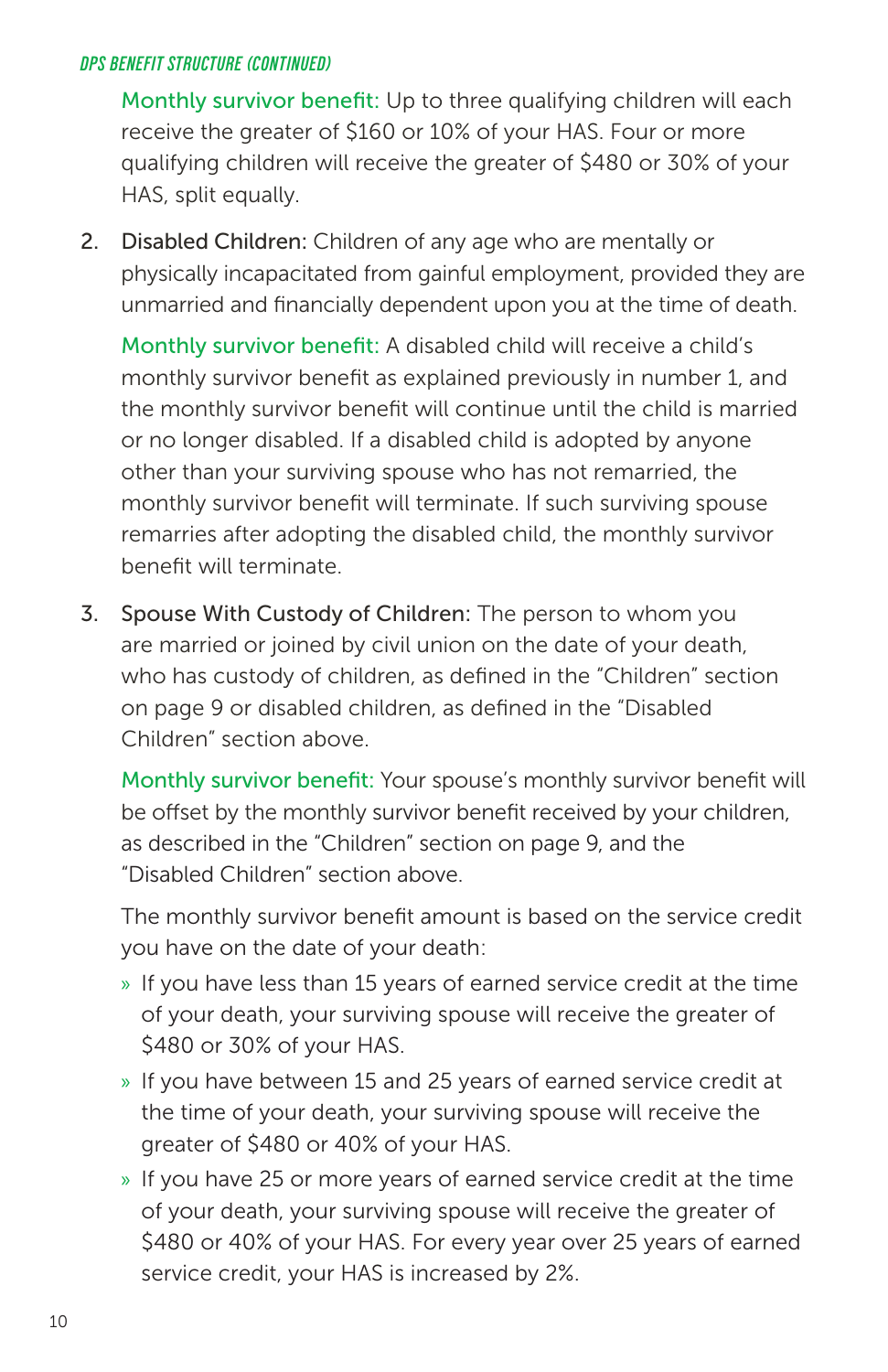$\bullet$  See the glossary on page 14 for definitions of:

- 
- » DPS HAS » DPS Option P3
- » DPS Option B » Lump-Sum Payment
- 
- » DPS Option B Beneficiary
- 4. Spouse Without Custody of Children: The person to whom you are married or joined by civil union on the date of your death, without custody of your qualified children. Your spouse will be eligible for a monthly survivor benefit at age 60, or at age 50, if you had at least 15 years of earned service credit on your date of death. This monthly survivor benefit also applies if there are no children as defined in the "Children" section on page 9 or disabled children as defined in the "Disabled Children" section on page 9, or a spouse with custody of children, as defined on page 9, who are eligible for a monthly survivor benefit.

Monthly survivor benefit: If your spouse is age 60 or older, he or she will receive the lesser of \$480 or 30% of your HAS. If your spouse is at least 50 years of age, he or she will receive the greater of \$480 or 30% of your HAS, increased by 1% of HAS for each year of service over 15.

5. Dependent Parents: A parent who has not remarried since your death and who received at least 50% of his or her support from you, and who has been receiving support for at least six months prior to your death. Dependent parents are not eligible for monthly survivor benefits if there are other qualified survivors who are receiving monthly survivor benefits.

Monthly survivor benefit: Greater of \$240 or 10% of your HAS.

6. Named Beneficiary(ies): The person(s) or entity designated by you to receive a lump-sum payment of your PERA account balance. Your named beneficiary(ies) is only eligible for a monthly survivor benefit if you were eligible for service or reduced service retirement at the time of your death.

Monthly survivor benefit: Your named beneficiary(ies) may elect to receive either an Option B or an Option P3 monthly benefit, or may elect to receive a monthly survivor benefit as described under the "Qualified Survivors" section starting on page 9 if your named beneficiary(ies) is also a qualified survivor.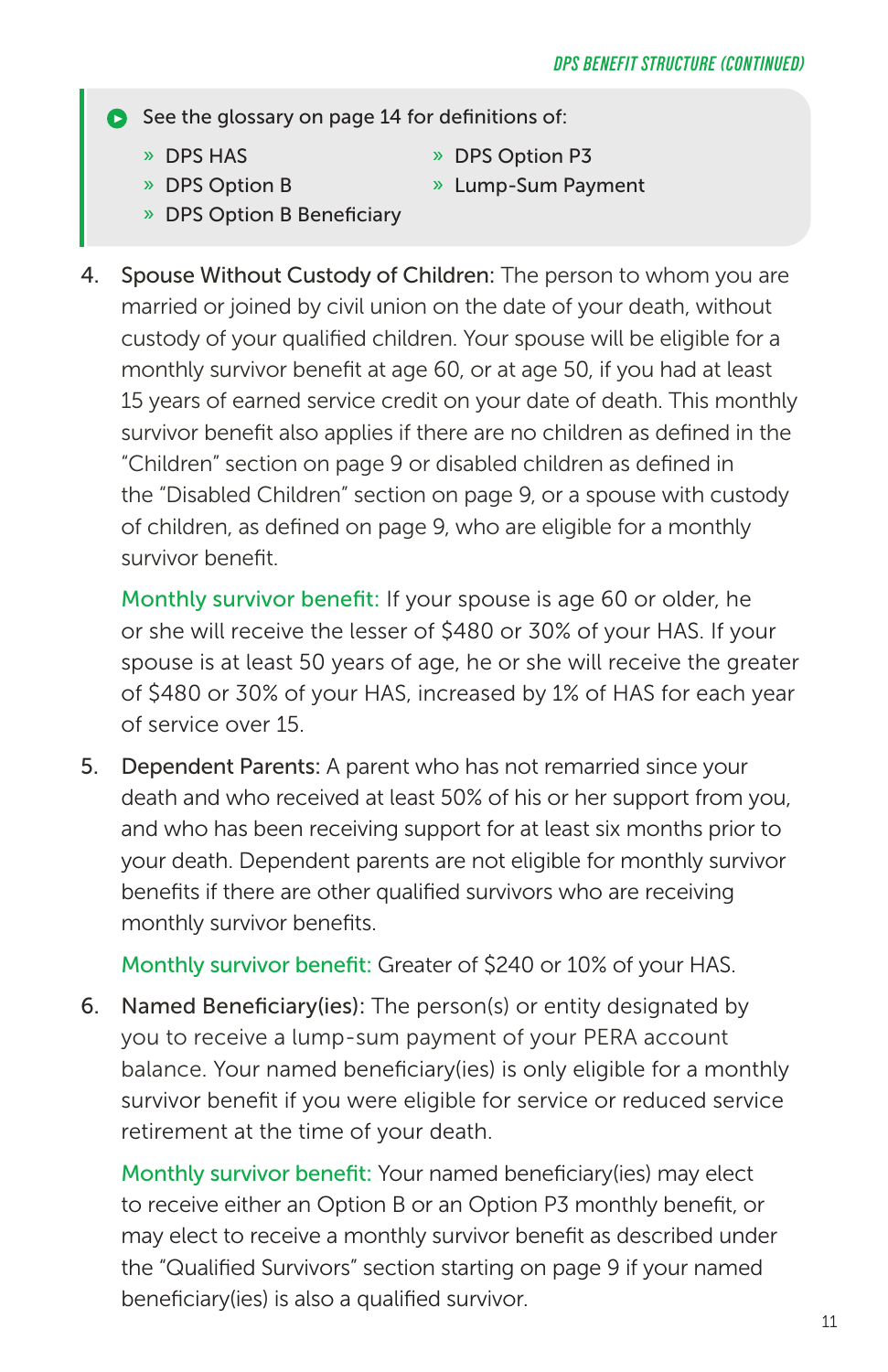#### *DPS BENEFIT STRUCTURE (CONTINUED)*

#### INACTIVE MEMBER

If your membership status allowed you to exercise portability and you have a frozen DB Plan account in the DPS benefit structure, your DB Plan account is considered to be inactive and your qualified survivors would not be eligible for a monthly survivor benefit upon your death. Your named beneficiary(ies) would receive a lump-sum payment.

See page 15 for the definition of an Inactive Member.

# **PAYMENTS TO MINOR CHILDREN**

If the annual survivor benefit amount payable to a minor is less than the federal gift tax exclusion amount (currently \$15,000), PERA can pay minor children survivor benefits to any of the following:

- » A person who has the care and custody of the minor and with whom the minor resides;
- » A guardian of the minor;
- » A custodian (as defined under the "Colorado Uniform Transfers to Minors Act" ["UTMA"] article 50 of the title 11, C.R.S.), or a custodial trustee (as defined under the "Colorado Uniform Custodial Trust Act," article 1.5 of this title);
- » A financial institution as a deposit in an interest-bearing account or certificate in the sole name of the minor and giving notice of the deposit to the minor.

If the annual survivor benefit amount payable to a minor is greater than the federal gift tax exclusion amount (currently \$15,000), PERA must pay minor children survivor benefits to the conservator of the minor child. In the event that the minor child does not have a conservator, PERA must pay a custodian or custodial trustee as defined above.

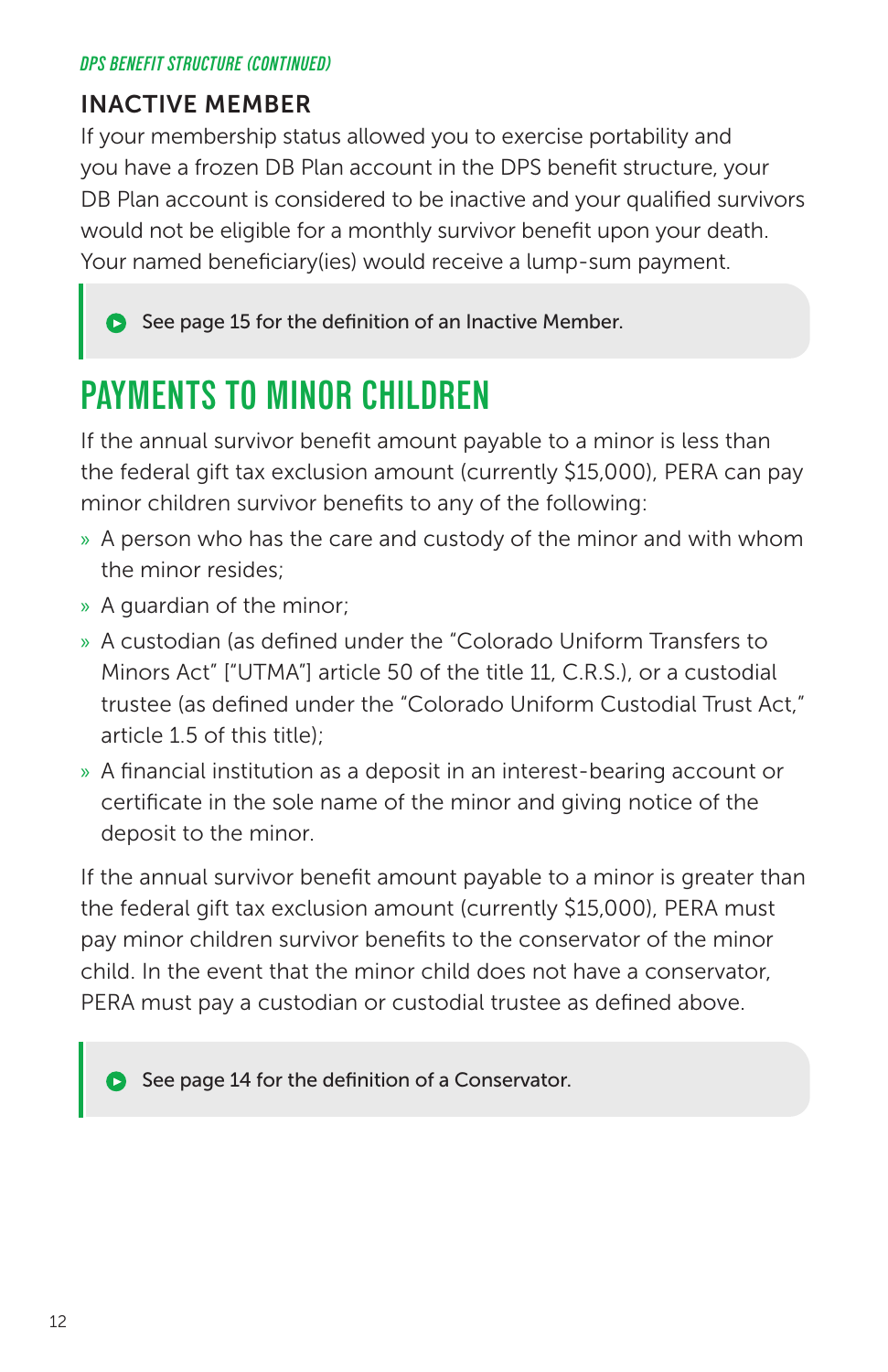# **HEALTH CARE COVERAGE**

Qualified survivors receiving a monthly survivor benefit and the guardians of any children receiving monthly survivor benefits are eligible to enroll in the PERACare Health Benefits Program. PERACare offers health care, dental, and vision plans. Qualified survivors must enroll within 30 days after the first day that the monthly survivor benefit is payable.

If a survivor is receiving a monthly survivor benefit based on a DB Plan account in the PERA benefit structure, PERA subsidizes a portion of the monthly premium based on the deceased member's years of service credit. If a survivor is receiving a monthly survivor benefit based on a DB Plan account in the DPS benefit structure, no subsidy is available.

# **TAXES ON PERA BENEFITS**

Qualified survivors who receive a monthly survivor benefit must instruct PERA how much to withhold for tax purposes on the *Withholding Preference Form* located in the *Taxes on PERA Benefits* booklet.

If you are a public safety officer, as defined by the Internal Revenue Code, and are killed in the line of duty, your surviving spouse and qualified children may be exempt from federal income tax on the PERA monthly survivor benefit that they receive. Consult a tax professional to determine if they would qualify for this exemption under Section 101(h) of the federal Internal Revenue Code. Your qualified survivors should contact PERA if they believe that this exemption applies so that PERA can determine proper tax withholding and reporting. Your qualified survivors may be required to submit documentation to demonstrate that they qualify for this exemption.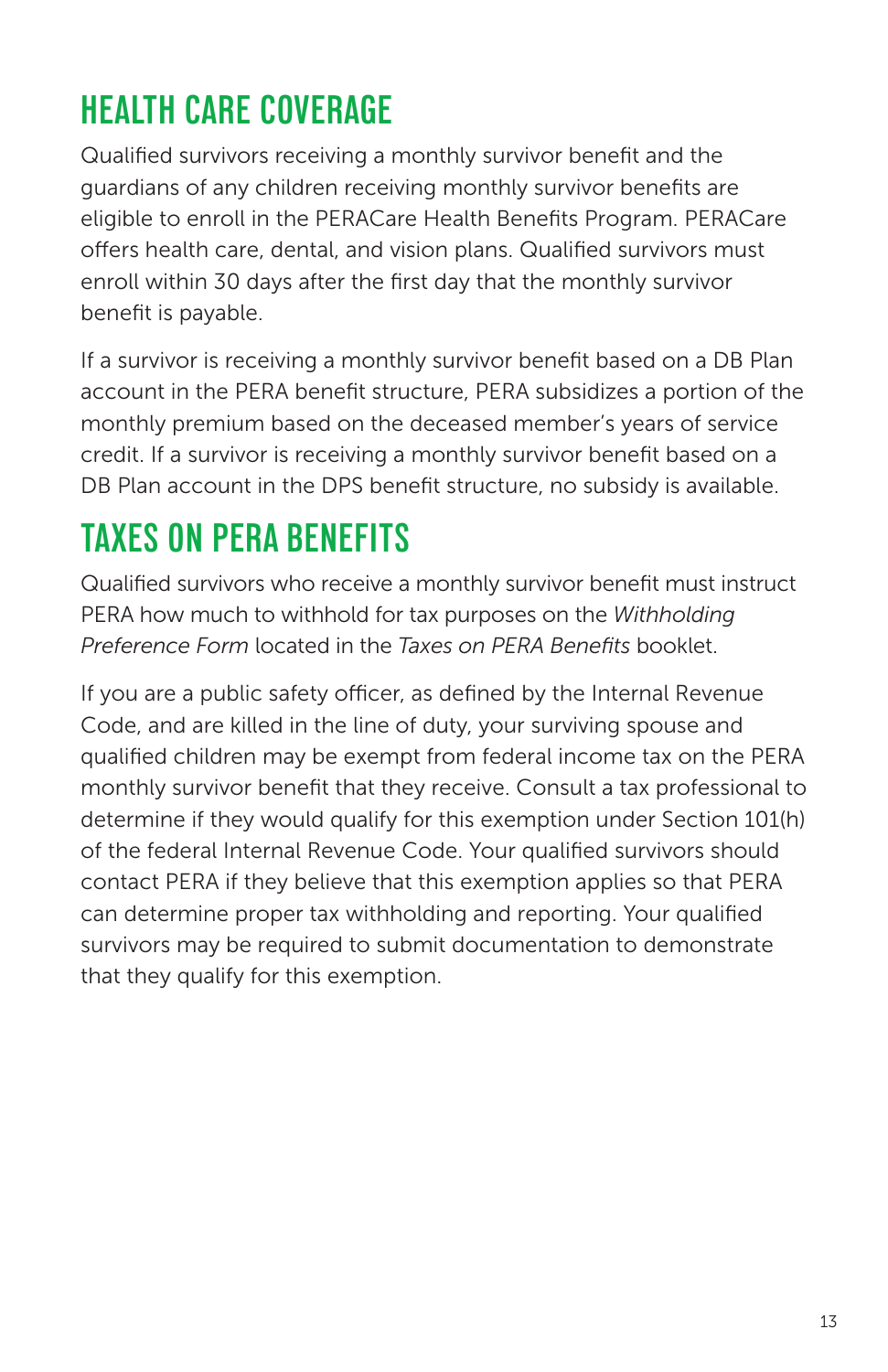# **GLOSSARY**

### **CONSERVATOR**

A person appointed by a judge to manage the money and property of a minor child.

# DPS HIGHEST AVERAGE SALARY (HAS)

The average monthly salary of the 36 months of earned service having the highest salaries if you were eligible to retire on January 1, 2011. If you were not eligible to retire on January 1, 2011, your HAS is the PERA HAS definition as described on page 15.

### DPS OPTION B

A lifetime monthly benefit based on a guaranteed period of payments determined at the time of the member's death.

### DPS OPTION B BENEFICIARY

The person(s) designated to receive the remainder of monthly benefits should the benefit recipient die before the end of the guaranteed period of payments.

# DPS OPTION P3/PERA OPTION 3

A lifetime monthly benefit based on a member's age and service credit, and on the age and life expectancy of the survivor at the time of the member's death.

### INACTIVE MEMBER

A member who terminated PERA-covered employment and is not making member contributions, but has retained their DB Plan account with PFRA

### LUMP-SUM PAYMENT

A single payment of a deceased member's contributions and interest. Under the PERA benefit structure, the payment includes a 100% match on contributions and interest. The DPS benefit structure does not include a match.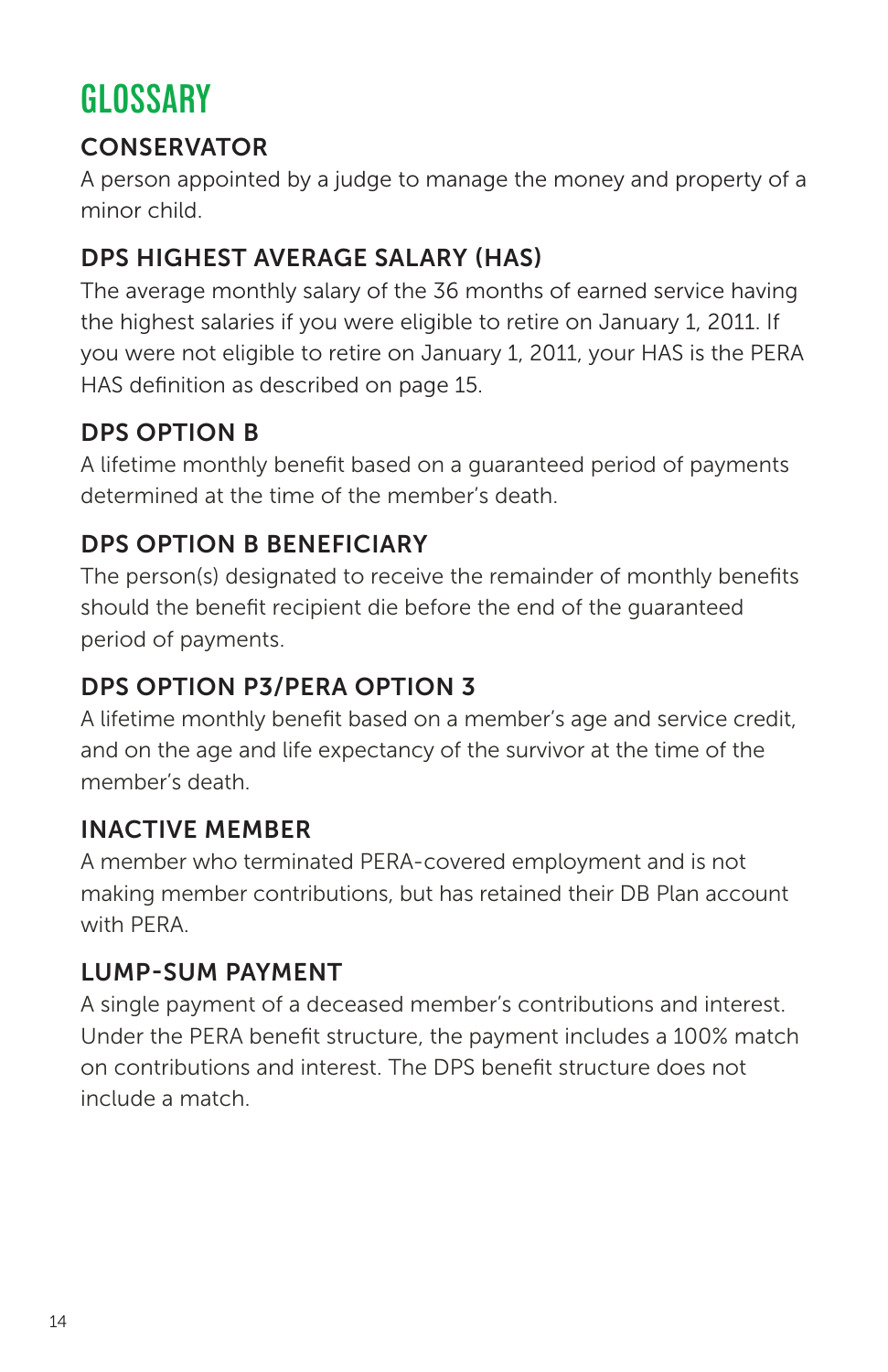# PERA HIGHEST AVERAGE SALARY (HAS)

An average monthly salary figure, calculated by averaging several years of your highest salaries. Each year used in the calculation is a period of 12 consecutive months of service credit during which PERA contributions were paid. The number of years used in the calculation changes depending on when you became a member. If you had five years of service credit as of January 1, 2020, three years of your highest salaries will be used. If you did not have five years of service credit as of January 1, 2020, or if you begin PERA membership on or after that date, five years of your highest salaries will be used.

# UNIFORM TRANSFERS TO MINORS ACT (UTMA) ACCOUNT

An account that authorizes a custodian to hold and manage assets on behalf of a minor child. While the age of majority in Colorado is 18, the custodianship of a UTMA account does not end until the child reaches age 21.